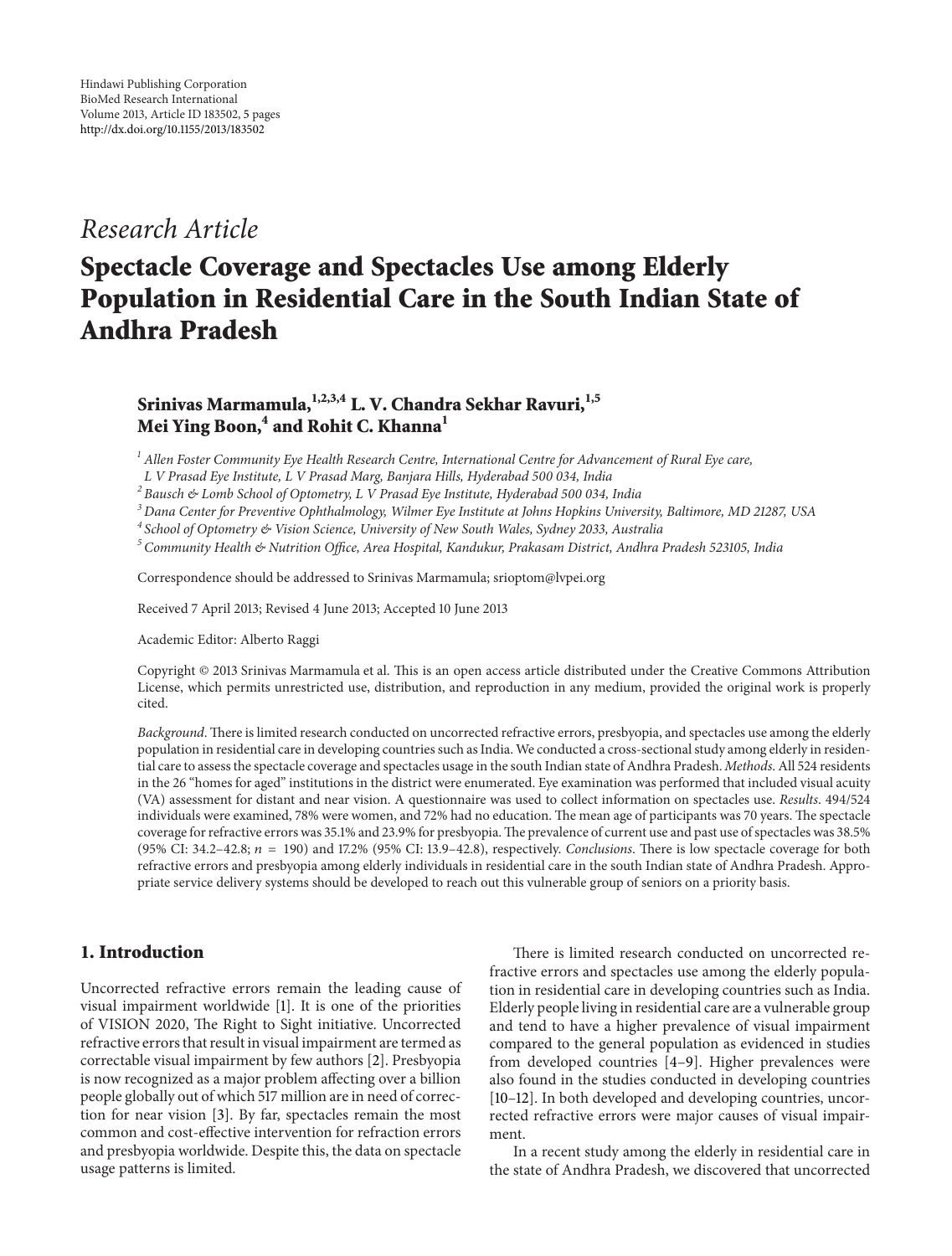refractive errors were the second leading cause of visual impairment after cataract [\[13](#page-4-5)]. This follow-up paper from the same study extends beyond prevalence and causes of visual impairment and reports on uncorrected refractive errors, spectacles use and coverage. We also report on uncorrected presbyopia among this elderly population. As both refractive errors and presbyopia can be easily addressed through primary eye care approach of eye screening by paramedical personnel and dispensing of spectacles, our results have implications for planning such services for elderly population in residential care in India. The data from both papers together provide a comprehensive overview of the eye care needed among elderly population in residential care in the south Indian state of Andhra Pradesh.

#### **2. Methods**

The study was approved by the institutional review board of L V Prasad Eye Institute, Hyderabad, Indian and followed the tenets of declaration of Helsinki. Written informed consent was obtained from all the study participants before commencing with the study procedures.

The details of the eye examination protocol are described elsewhere [\[13\]](#page-4-5). In brief, a team consisting of an ophthalmic officer (paramedical ophthalmic personnel) and a field assistant visited the "home for the aged" institutions and conducted eye examinations. Distant and near visual acuity (VA) were assessed. A questionnaire was used to collect information on present and past spectacles use, the spectacles provider, and the purpose of using the spectacles. The spectacles providers were classified as private eye clinics (small clinics usually staffed by paramedical ophthalmic personnel who are available and eye examination is performed; few clinics also have a visiting ophthalmologist at a regular frequency), nongovernment eye hospitals, optical shops (shops where there are no formally trained eye care personnel available and spectacles are prescribed based on subjective correction or based autorefraction), and eye camps (make-shift eye clinics where refraction is performed and spectacles are provided free of cost).

To calculate the spectacle coverage, "met need" was defined as the number of subjects who were using their spectacles to correct refractive error and/or presbyopia. For refractive errors, all subjects who had unaided VA < 6/18 in either eye, which improved to 6/18 or better with spectacles, were considered to have had their need met; that is, their refractive error was corrected. "Unmet need" was defined as the number of subjects who had unaided  $VA < 6/18$  in either eye but improved to 6/18 or better with pinhole and had no spectacles. Total need, which is the sum of met and unmet needs, gives the prevalence of refractive error in the population. The concept of spectacle coverage is similar to that used in previous studies [\[14,](#page-4-6) [15](#page-4-7)]. The spectacle coverage (%) for refractive errors was calculated as follows: spectacle coverage  $(\%)$  = (met need/met need + unmet need) × 100.

For presbyopia, "met need" was defined as unaided near vision <N8, but improved to N8 or better with the spectacles they were using. "Unmet need" was defined as unaided near vision <N8 and had no spectacles for near vision but improved to N8 or better with a near addition, that is, uncorrected presbyopia. Total need, which is the total of unmet and met needs, gives the prevalence of presbyopia in the population. The same formula described earlier was used to calculate the spectacle coverage for presbyopia. The N8 criterion was used as a conservative estimate of corrected presbyopia. It also corresponds to newsprint in India, and this criterion was also used in previous studies [\[14,](#page-4-6) [16](#page-4-8)].

Data management and analysis were done using SPSS 16.0 (SPSS Inc., Chicago, IL, USA). Point prevalence estimates and 95% CI (confidence intervals) were calculated. Multiple logistic regression was used to assess the association between current use of spectacles and demographic variables. Adjusted odds ratio (OR) with 95% CI is presented.

#### **3. Results**

*3.1. Characteristics of the Study Sample.* A total of 524 subjects were enumerated from 26 institutions for the elderly, and 494 (94.3%) were examined. Data was not available on 15 participants who had systemic conditions and hence eye examination was not possible. Another 15 subjects were not available during the visit. Among those who were examined, 78.1% of the subjects were female, and 72.1% had no education. Nearly 57% of those examined were aged 70 years or older.The mean age of the participants was 70 years (standard  $deviation = 8.6 \text{ years}.$ 

*3.2. Refractive Errors, Presbyopia, and Spectacle Coverage.* Refractive errors were present in 114/494 (23.1%; 95% CI: 19.4–26.8) individuals. These were uncorrected (unmet need) in 74 individuals (7.8%; 95% CI: 5.4–10.2) and corrected (met need) in 40 individuals. Based on these, the spectacle coverage for refractive errors was 35.1%. The spectacle coverage for refractive errors was higher among older individuals, men, and those with any education. The unmet need for refractive errors was associated significantly with the level of education  $(P < 0.01)$ ; no significant association was found with age and gender [\(Table 1\)](#page-2-0).

Presbyopia was present in 271 individuals (55.1%; 95% CI: 50.7–59.4). It was uncorrected (unmet need) in 207 individuals (41.9%; 95% CI: 73.5–46.3) and corrected (met need) in 65 individuals. Based on this the spectacle coverage for presbyopia was 23.9%. The spectacle coverage for presbyopia was higher among men and those with any education. The unmet need for presbyopia was significantly associated with age ( $P <$ 0.01) and levels of education but not with gender [\(Table 1\)](#page-2-0).

*3.3. Spectacles Use.* The prevalence of current spectacles use was 38.5% (95% CI: 34.2–42.8;  $n = 190$ ). It was significantly higher in older individuals ( $P < 0.01$ ) and those with education ( $P < 0.01$ ). Though spectacle use was higher among men than women, it was not statistically significant ( $P = 0.15$ ). A total of 85/494 (17.2%; 95% CI: 13.9–42.8) individuals reported the use of spectacles in the past. The common reasons quoted for discontinuation of spectacles were "lost spectacles and no money to buy a new pair"  $(n = 40/85; 44.7%)$ , "no benefit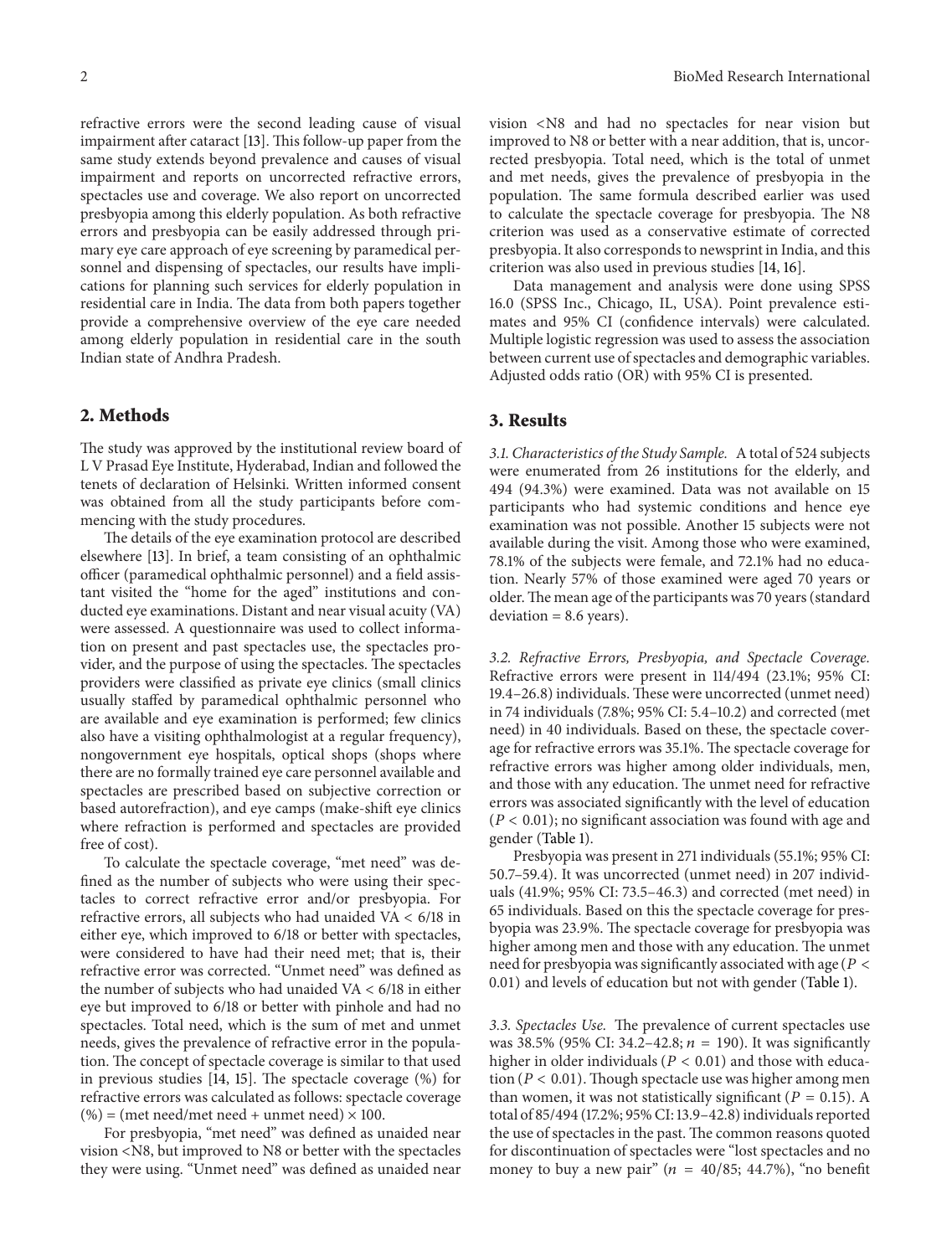|                        | Total in the group<br>$\boldsymbol{n}$ | Refractive errors              |                                 |                               | Presbyopia                     |                                   |                              |
|------------------------|----------------------------------------|--------------------------------|---------------------------------|-------------------------------|--------------------------------|-----------------------------------|------------------------------|
|                        |                                        | Met need<br>$n\left(\%\right)$ | Unmet need<br>$n (%)^{\dagger}$ | Spectacle coverage<br>$(\% )$ | Met need<br>$n\left(\%\right)$ | Unmet need<br>$n (\%)^{\ddagger}$ | Spectacle coverage<br>$(\%)$ |
| Age group (years)      |                                        |                                |                                 |                               |                                |                                   |                              |
| $50 - 69$              | 214                                    | 11(5.1)                        | 35(16.4)                        | 23.9                          | 26(12.1)                       | 77(36.0)                          | 25.2                         |
| 70 and above           | 280                                    | 29(10.4)                       | 39 (13.9)                       | 42.6                          | 39(13.9)                       | 130(46.4)                         | 23.1                         |
| Gender                 |                                        |                                |                                 |                               |                                |                                   |                              |
| Male                   | 108                                    | 9(8.3)                         | 12(11.1)                        | 42.9                          | 26(24.1)                       | 43(39.8)                          | 37.7                         |
| Female                 | 386                                    | 31(8.0)                        | 62(16.1)                        | 33.3                          | 39(10.1)                       | 164(42.5)                         | 19.2                         |
| <b>Education</b> level |                                        |                                |                                 |                               |                                |                                   |                              |
| No education           | 356                                    | 17(4.8)                        | 65(18.3)                        | 5.3                           | 19(5.3)                        | 168 (47.2)                        | 10.2                         |
| Any education          | 138                                    | 23(16.7)                       | 9(6.5)                          | 33.3                          | 46(33.3)                       | 39(28.3)                          | 54.1                         |
| Total                  | 494                                    | 40(8.1)                        | 74 (15.0)                       | 35.1                          | 65(13.2)                       | 207(41.9)                         | 23.9                         |

<span id="page-2-0"></span>Table 1: Spectacle coverage for refractive errors and presbyopia.

<sup>†</sup>Not statistically significant for age group and gender;  $P < 0.01$  for education.

 $P^{\ddagger}P < 0.01$  for age and gender; not statistically significant for gender.

Met need (refractive errors): defined as unaided visual acuity <6/18 in either eye, which improved to 6/18 or better with spectacles.

Unmet need (refractive errors): defined as the number of subjects who had unaided visual acuity <6/18 in either eye but improved to 6/18 or better with pinhole and had no spectacles.

Met need (presbyopia): defined as unaided near vision <N8, but improved to N8 or better with the spectacles they were using.

Unmet need (presbyopia): defined as unaided near vision <N8 and had no spectacles, but improved to N8 or better with a near addition.

Spectacle coverage (refractive errors and presbyopia) (%) = met need/(met need + unmet need)  $\times$  100.

from use of spectacles"  $(n = 23/85; 27.1\%)$ , "broken or scratches on the lenses" ( $n = 19/85$ ; 24.8%), and "discomfort with spectacles" ( $n = 3/85$ ; 3.5%). The past use of spectacles was not associated with age, gender, or education [\(Table 2\)](#page-3-3).

On applying multiple logistic regression, the current use of spectacles was associated with older age, any level of education and history of surgery in either eye. Though the odds of spectacles use were higher among women than men, it was not statistically significant [\(Table 3\)](#page-3-4).

Among the current users of spectacles, the single vision for distance was the most commonly used type of spectacles  $(n = 97; 51.1%)$  followed by bifocals  $(n = 86; 45.3%)$ . Single vision spectacles for near vision only were being used by seven individuals (3.7%). Private eye clinics ( $n = 138; 72.6\%)$ were the leading service providers for spectacles followed by local nongovernment organizations ( $n = 25$ ; 13.2). Fourteen individuals (7.4%) procured their spectacles directly from an optical shop, and the remaining 13 (6.8%) individuals got their spectacles at no cost from a government screening camp.

#### **4. Discussion**

We found a high prevalence of uncorrected refractive errors, presbyopia, and low spectacle coverage in elderly population in residential care in the south Indian state of Andhra Pradesh. Previously, we had reported a high prevalence of visual impairment in this population out of which over 26% was due to uncorrected refractive errors [\[13\]](#page-4-5). Several papers have reported the prevalence of uncorrected refractive errors in the elderly in general population [\[2,](#page-3-2) [11](#page-4-9), [17](#page-4-10)[–19\]](#page-4-11), 10% in Taiwan [\[11](#page-4-9)], 3.0% and 3.2% in the United Kingdom [\[8](#page-4-12), [17](#page-4-10), [20\]](#page-4-13), 13.4% in Hong Kong [\[12\]](#page-4-4) compared to 7.8% in the present study. The cross-comparisons of the results across the studies are of limited value owing to differences in the definition of uncorrected refractive errors, study settings, and population. The data from population-based cross-sectional studies cannot be used to compare our findings from residential care as both populations are very different. The residential care institutions tend to have more elderly people who are predominantly women.

Uncorrected refractive errors are the easiest of the public eye heath challenges that can be addressed, especially in elderly people in residential care. It is cost effective and the benefit is immediate which in turn can vastly improve the quality of life of these people [\[21](#page-4-14)].

We found a prevalence of presbyopia that was similar to a previous study from the state of Andhra Pradesh [\[16\]](#page-4-8). However our reported prevalence was higher than that reported from a previous study that had a younger age group [\[14](#page-4-6)], which was expected. Both of these studies were populationbased compared to a specific group of elderly population in the present study.

Spectacles use was not frequently reported in studies on the elderly. The study from Andhra Pradesh reported 17.4% prevalence of current spectacles use [\[22](#page-4-15), [23](#page-4-16)], and the Chennai study revealed a prevalence of 17.6% and 52.6% in the rural and urban samples, respectively [\[23](#page-4-16)]. While the study from Andhra Pradesh included participants of all ages, the Chennai study was limited to those aged  $\geq 40$  years [\[22,](#page-4-15) [23](#page-4-16)]. Our finding of prevalence of 38.5% was higher than that reported from Andhra Pradesh and rural segment of Chennai study. However, it is less than that found in urban area in the Chennai study. The spectacle coverage for refractive errors was previously reported as 28.4% and 29% compared to 35% in the present study [\[14,](#page-4-6) [15](#page-4-7)]. Similarly the spectacle coverage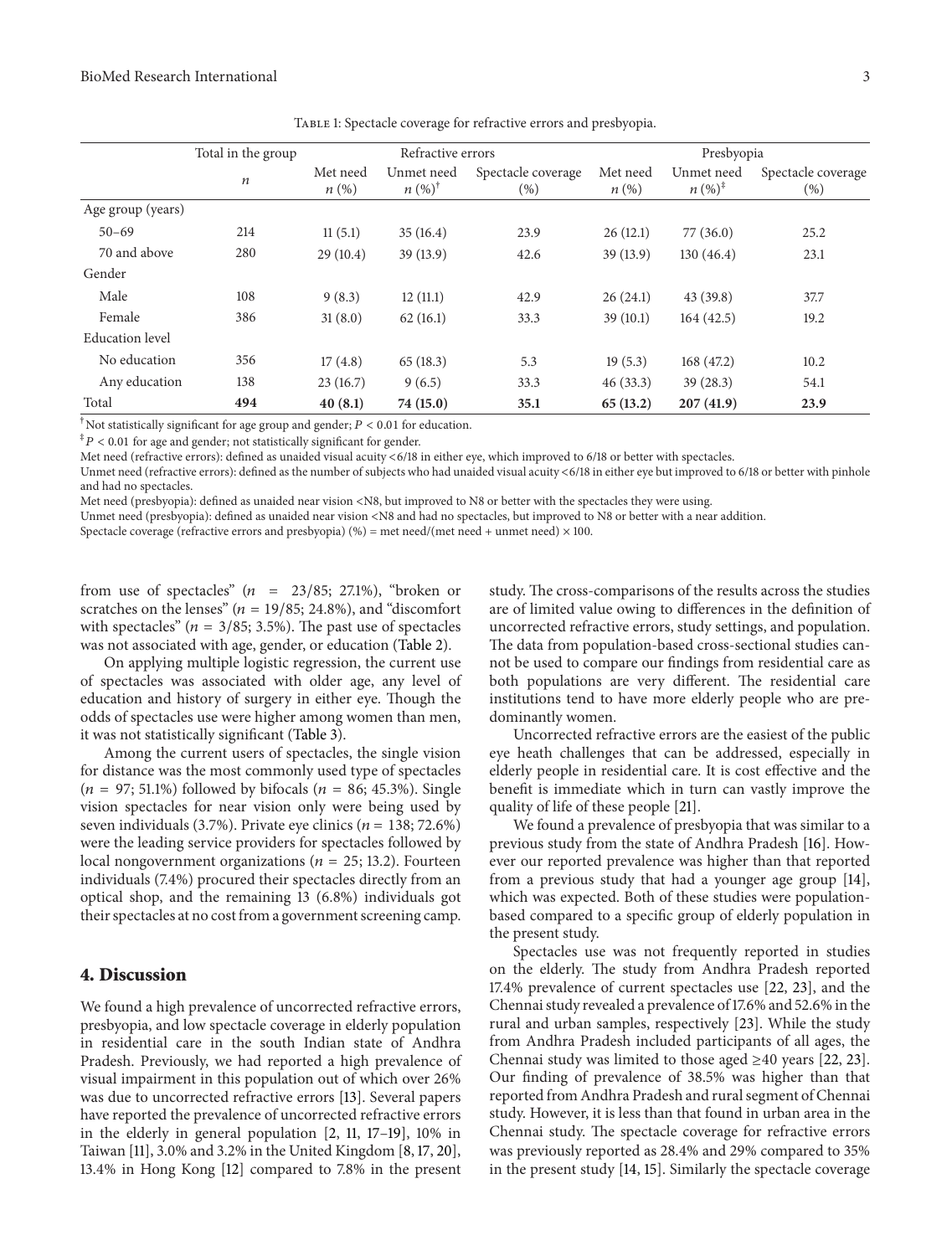|                        | Total sample     | Spectacles use-present <sup>†</sup> |      | Spectacles use-past <sup>#</sup> |      |
|------------------------|------------------|-------------------------------------|------|----------------------------------|------|
|                        | $\boldsymbol{n}$ | $\boldsymbol{n}$                    | %    | $\boldsymbol{n}$                 | $\%$ |
| Age group (years)      |                  |                                     |      |                                  |      |
| $50 - 69$              | 214              | 66                                  | 30.8 | 44                               | 20.6 |
| 70 and above           | 280              | 124                                 | 44.3 | 41                               | 14.6 |
| Gender                 |                  |                                     |      |                                  |      |
| Male                   | 108              | 48                                  | 44.4 | 17                               | 15.7 |
| Female                 | 386              | 142                                 | 36.8 | 68                               | 17.6 |
| <b>Education</b> level |                  |                                     |      |                                  |      |
| No education           | 356              | 109                                 | 30.6 | 63                               | 17.7 |
| Any education          | 138              | 81                                  | 58.7 | 22                               | 15.9 |
| Total                  | 494              | 190                                 | 38.5 | 85                               | 17.2 |

<span id="page-3-3"></span>TABLE 2: Present and past spectacles uses.

 $^{\dagger}P$  < 0.01 for present spectacles use in age groups and association with level of education;  $P = 0.15$  for spectacles use and association with gender;  $^{\ddagger}$  not statistically significant across age groups, gender, or education among past spectacles users.

<span id="page-3-4"></span>TABLE 3: Multivariate analysis showing associations with spectacles use.

|                        | Adjusted<br>odds ratio | 95% confidence<br>interval | $P$ value |
|------------------------|------------------------|----------------------------|-----------|
| Age group (years)      |                        |                            |           |
| $50 - 69$              | 1.0                    |                            |           |
| 70 and above           | 1.7                    | $1.1 - 2.6$                | 0.00      |
| Gender                 |                        |                            |           |
| Male                   | 1.0                    |                            |           |
| Female                 | 1.3                    | $0.8 - 2.2$                | 0.28      |
| <b>Education</b> level |                        |                            |           |
| No education           | 1.0                    |                            |           |
| Any education          | 5.4                    | $3.2 - 8.6$                | 0.00      |
| Surgery status         |                        |                            |           |
| Never operated         | 1.0                    |                            |           |
| Operated in either eye | 3.7                    | $2.4 - 5.6$                | 0.02      |

for presbyopia was reported as 11.1% and 19% compared to 24% in the present study [\[14,](#page-4-6) [15\]](#page-4-7). The higher coverage can be attributed to the older population in the present study compared to the other two studies.

The use of pinhole based definition for refractive errors as a surrogate measure of refractive errors, though helpful for rapid evaluation of the individuals who could benefit from spectacle correction, is not free from limitations. The results may vary if refraction was conducted on all the individuals. The inclusion of data regarding quality of life and visual function of participants could have provided more insights; however, these were not assessed due to time constraints. The visual needs of older people in residential care may differ from those in the general population and other populations, so this may be an important area for future research.

In summary, we found a high prevalence of uncorrected refractive errors, uncorrected presbyopia, and low spectacle coverage. Appropriate service delivery systems including eye screening and spectacles dispensing programmes should be developed to reach out this vulnerable group of seniors on a priority basis. The correction of refractive errors and presbyopia may indirectly impact their general well-being, quality of life and contribute to a more independent living.

#### **Authors' Contribution**

Srinivas Marmamula and L. V. Chandra Sekhar Ravuri contributed to the design and conduct of the study, data collection, and management; Srinivas Marmamula, L. V. Chandra Sekhar Ravuri and Mei Ying Boon were involved in analyses and interpretation of data; Srinivas Marmamula, Mei Ying Boon, and Rohit C. Khanna were involved in preparation of paper; and Srinivas Marmamula, Mei Ying Boon, L. V. Chandra Sekhar Ravuri, and Rohit C. Khanna reviewed and approved the paper.

#### **Conflict of Interests**

The authors declare that they have no conflict of interests.

#### **Acknowledgments**

The financial support for this study was provided in part by the Andhra Pradesh Right to Sight Society, India and by Hyderabad Eye Research Foundation, India. The authors thank the volunteers for their participation in the study. The authors acknowledge Dr. Sreedevi Yadavalli for her assistance with language editing of the paper.

#### <span id="page-3-0"></span>**References**

- <span id="page-3-1"></span>[1] D. Pascolini and S. P. Mariotti, "Global estimates of visual impairment: 2010," *British Journal of Ophthalmology*, vol. 96, no. 5, pp. 614–618, 2012.
- <span id="page-3-2"></span>[2] J. Schneider, S. R. Leeder, B. Gopinath, J. J. Wang, and P. Mitchell, "Frequency, course, and impact of correctable visual